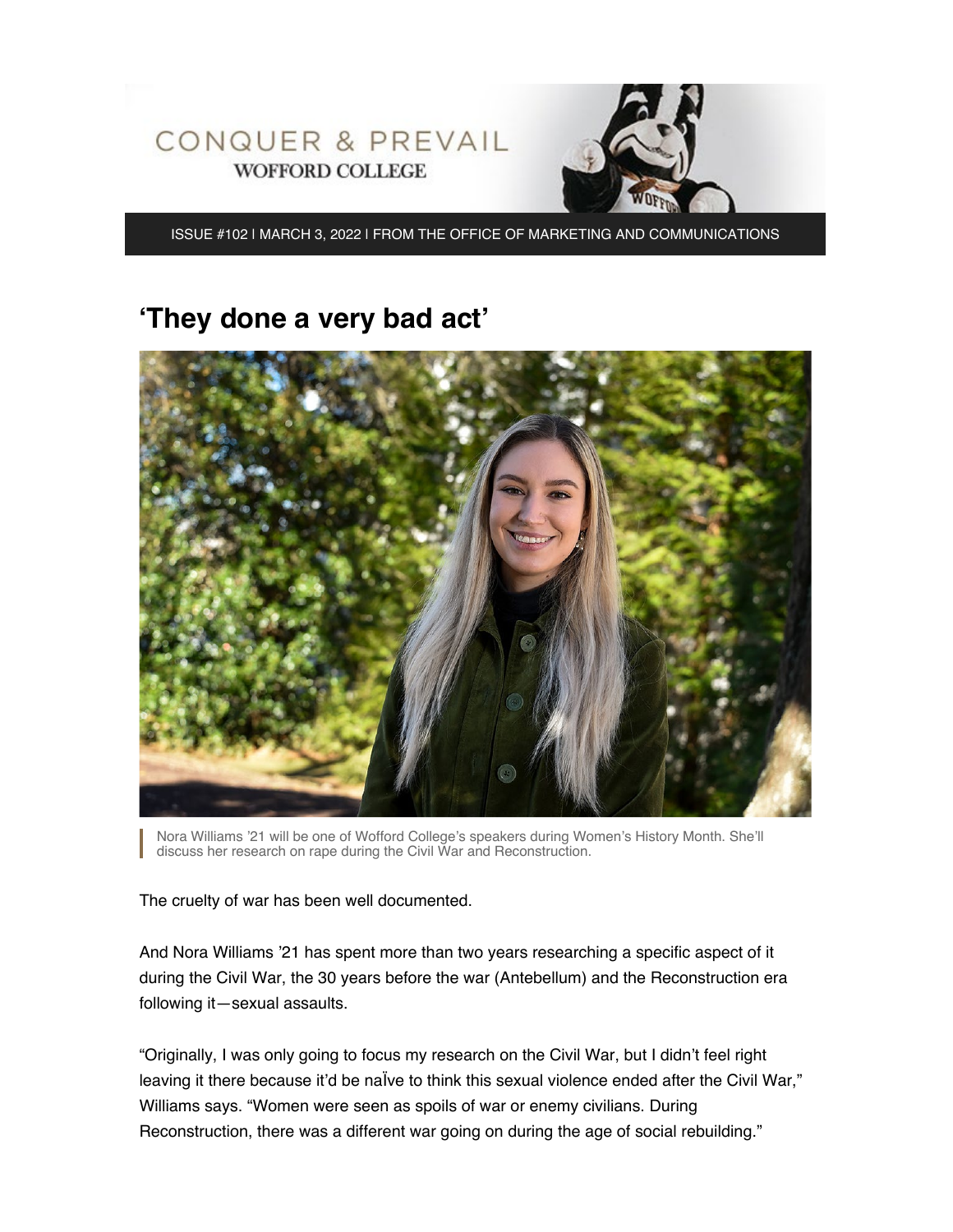Williams will discuss her research during a Women's History Month event at Wofford College at 4 p.m. on March 30 in Olin Room 213. Her presentation is titled "'They Done a Very Bad Act': Rape in the Civil War and Reconstruction." It's one of six events being sponsored by the college's Office of Equity, Diversity and Inclusion and Wofford's Women's Leadership Group. **[See the complete list of events](https://www.wofford.edu/about/news/womens-history-month-2022)**.

Williams conducted the research for her honors thesis. She scoured the 13-volume "Report of the Joint Select Committee on the Condition of Affairs into the Late Insurrectionary States," which has testimonies from congressional hearings after congressmen traveled to former Confederate states to hear grievances. She also reviewed 450 military Judge Advocate General Corps (JAG) records.

#### **[READ MORE](https://www.wofford.edu/about/news/news-archives/2022/they-done-a-very-bad-act)**



# **Commitment to first-gen students**

Dr. James Stukes, assistant dean of student success and college access, talks to students during Wofford College's First-Generation College Student Celebration in November.

First-generation students make up nearly 15% of the Wofford College student body. The college's commitment to supporting first-gen students has led it to be named a member of the Center for First-generation Student Success' First-gen Forward cohort for the 2022-23 academic year. The center is an initiative of NASPA-Student Affairs Administrators in Higher Education and the Suder Foundation. Institutions selected for the cohort will receive professional development, community-building experiences and a first look at the center's research and resources.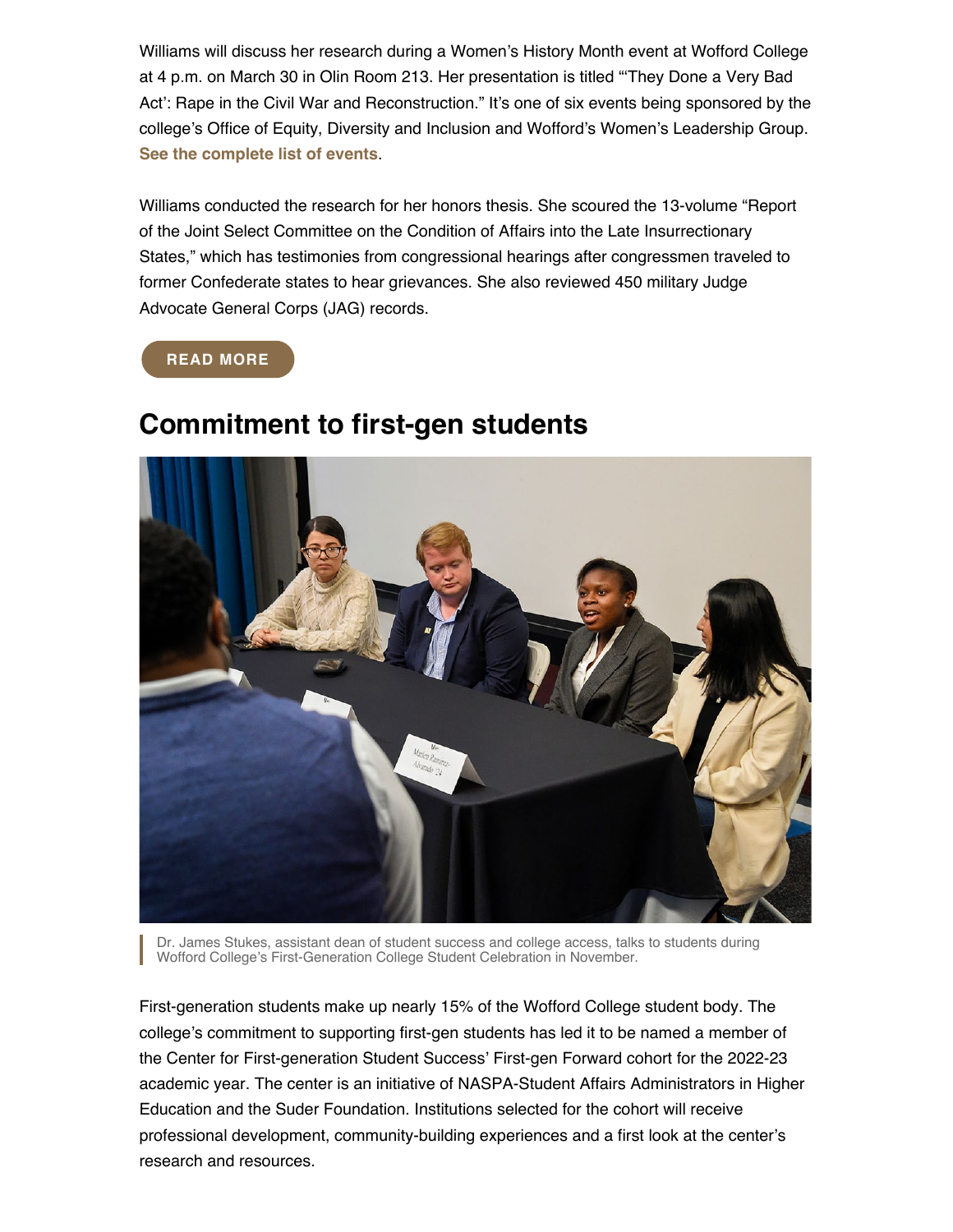## **A report from the board of trustees' February meeting**

#### **From President Nayef H. Samhat**

The Wofford College Board of Trustees was on campus Feb. 17-18 for a productive meeting and opportunities to meet and talk with students and faculty, watch our women's basketball team in action and celebrate the grand re-opening of the Burwell Building.

The trustees approved the budget for the 2022-23 fiscal year. Operating budgets remain largely flat except for some line-item increases for the library, high-impact practices, athletics and scholarships. The additions to experiential learning and scholarships are the result of the initial impact of the \$150 million restricted gift to the endowment from Jerry Richardson '59.

This summer the college will complete the Marsh Hall renovation, which brings the college's housing stock to very good condition and our first-year housing stock to excellent condition. Other summer projects include paving and crosswalks on Evins and Cummings streets, a complete interior renovation of the Wellness Center (thanks to a wonderful gift), and work to improve Snyder Field and the track (thanks in part to generous gifts from Mike and Margaret Green Young '92, Ellen and Philip Asherman and members of the Parents' Leadership Council).

In addition, the board heard a report on Justice, Equity, Diversity and Inclusion progress, goals and priorities from Dr. Dwain Pruitt '95, chief equity officer. The board will receive recommendations from the ad hoc committee on History, Memory and Commemoration during the May meeting. Finally, the board formed an ad hoc committee on athletics to examine significant strategic questions related to changes in the larger Division I landscape, particularly the impact of the new NCAA constitution and the Transformation Committee.

Enrollment remains on pace to reach the college's 490-student target for the Class of 2026. Four years ago, we set upon a five-year plan that targeted a stable enrollment of 1,775-1,800 students. We expect to reach that goal one year early thanks to the dedicated faculty, staff and coaches committed to student success; outstanding facilities; an endowment that has nearly doubled over the past year and a renewed commitment to fulfilling our mission and core values as a nationally ranked, residential liberal arts college.

We must think deliberately and creatively about our future, and we must do so with responsibility to that future. This is our distinctive and exciting task, and I appreciate your partnership.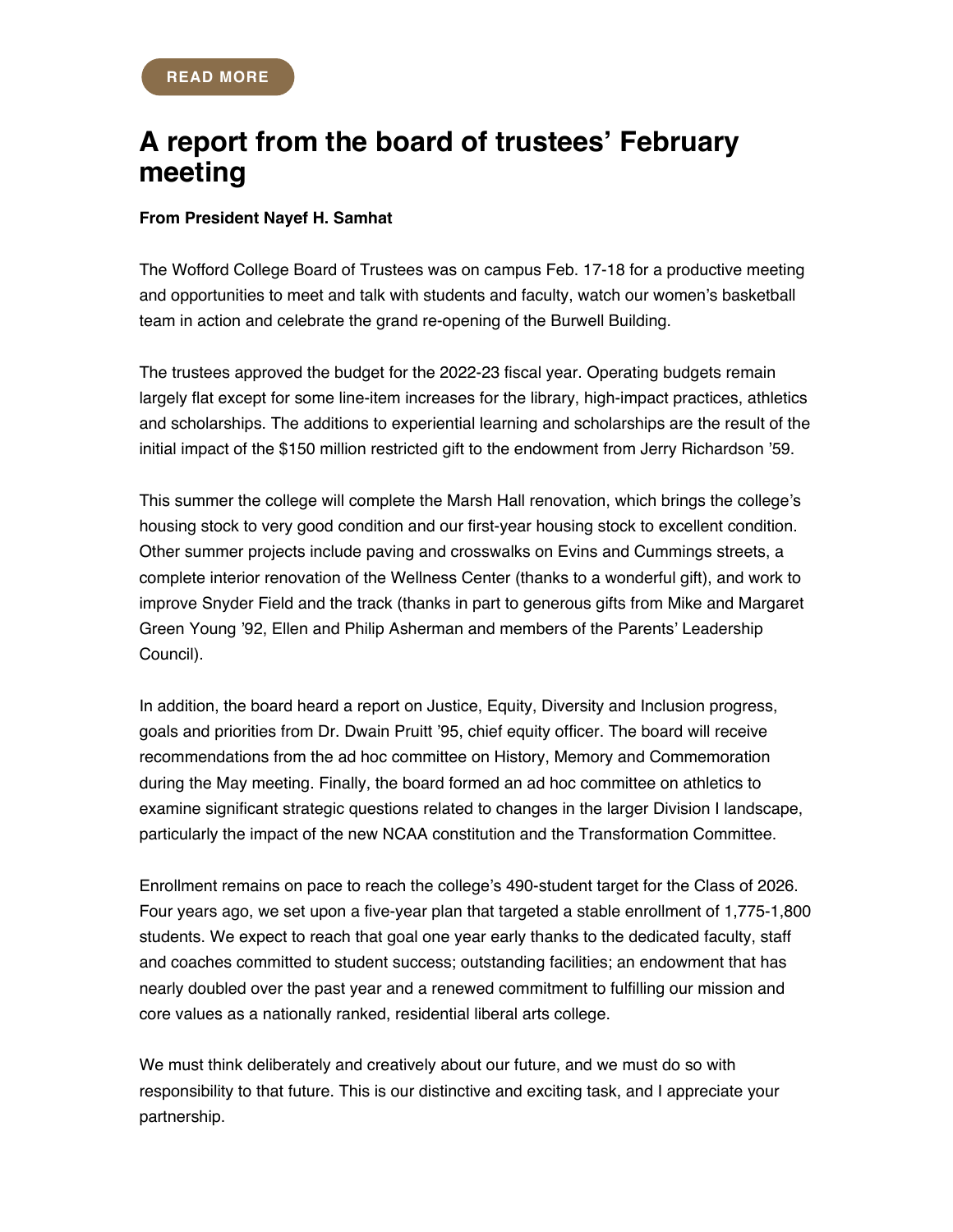# **SoCon venture pitch competition**



Cassie Figueroa '24 and Alec Schrader '24 reached the finals of the inaugural Southern Conference Entrepreneurship challenge, where teams from each SoCon institution pitched ideas for businesses.

Cassie Figueroa '24 and Alec Schrader '24 reached the finals of the inaugural Southern Conference (SoCon) Entrepreneurship Challenge. The contest was held Feb. 25 and 26 at The Citadel. All 10 colleges and universities competing in the SoCon athletics conference had a team in the contest.

The duo pitched their concept for Campus Connections, a consolidated website where college students can offer services, including haircuts, photography, oil changes, rides, etc., to others on college campuses. They had the winning concept during Wofford's Terrier StartUp Challenge last November, and they placed fourth in the 60-team field for SC Innovates, a statewide venture pitch competition.

Figueroa is a business economics major from Charlotte, North Carolina. Schrader is a biology and finance major from Fredonia, New York.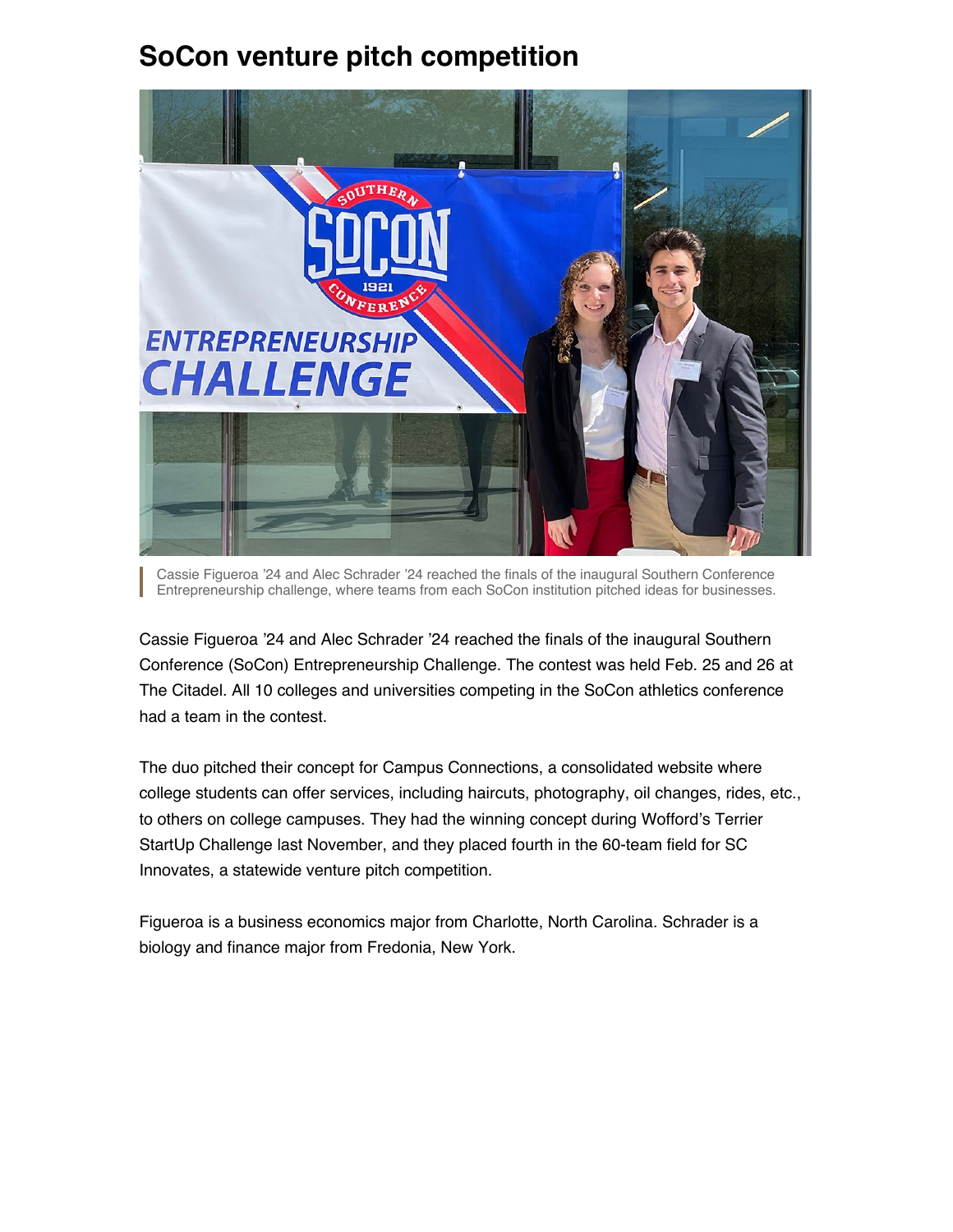## **Heavy lifting**



Kriti Baral '25 and Will Hammontree '23 spent Interim reading multiple classics and they gained skills that can be used in other aspects of life.

#### By Brandi Wylie '24

The name of the class was "Classic Reads," and Will Hammontree '23 and Kriti Baral '25 took the title to heart.

Hammontree, a biology major from Greer, South Carolina, took on "War and Peace" and "Crime and Punishment." Baral, an undeclared major from Spartanburg, South Carolina, went after "Wuthering Heights," "Anna Karenina" and "Jude the Obscure."

They finished them off during the four-week Interim.

"I read 'War and Peace' simply because I wanted a challenge and thought it would be cool to say I had read 'War and Peace,'" Hammontree says. "I also figured this was the perfect time to tackle such a long book given the time I had."

Hammontree says that the biggest accomplishment that he takes away from the Interim is having an increased ability to focus for long periods of time. He hopes that will help him to be successful in other areas of his life as well.

#### **[READ MORE](https://www.wofford.edu/about/news/news-archives/2022/heavy-lifting)**